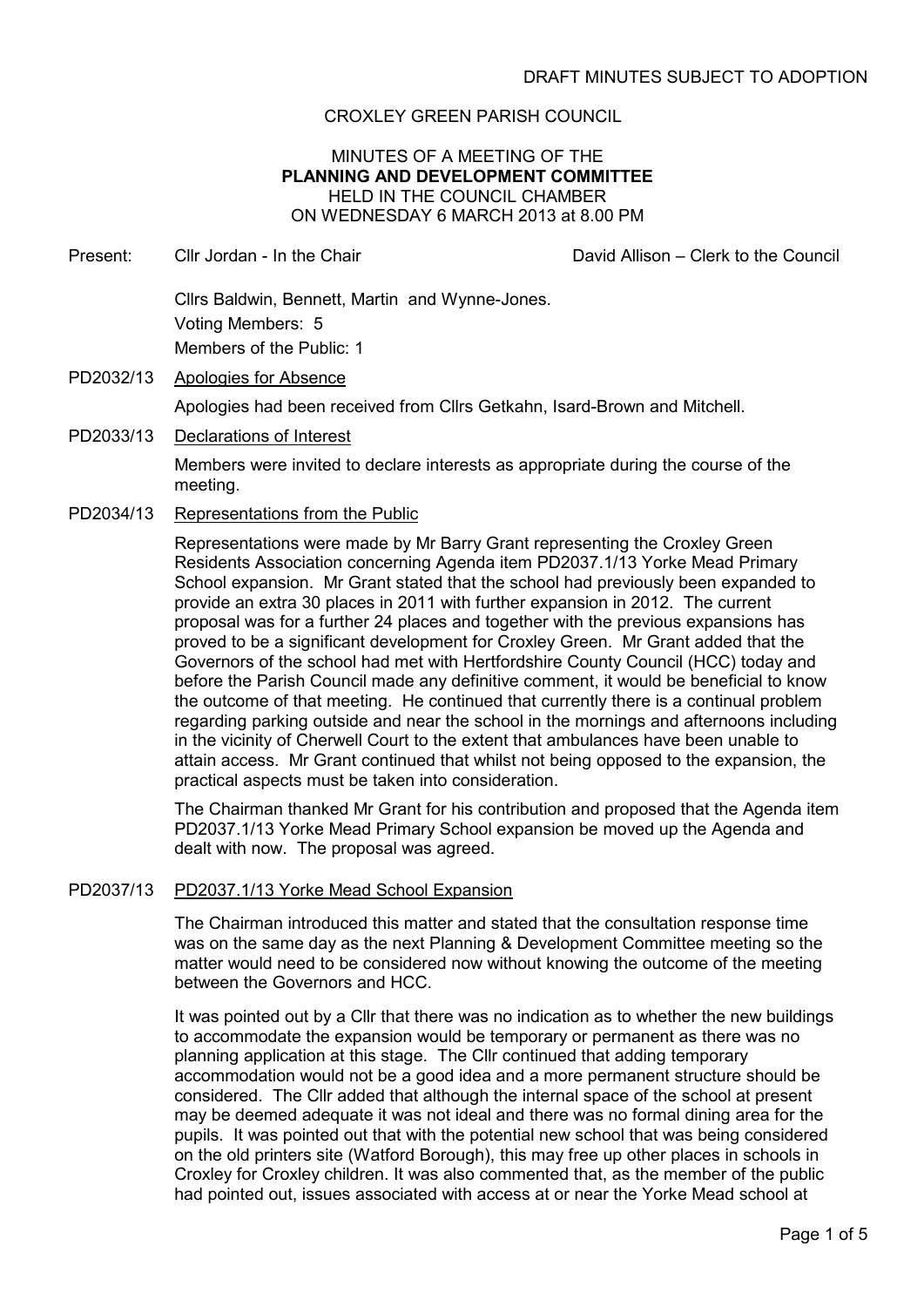peak times would be an ongoing issue.

It was commented that whilst in principle the expansion is a good idea, the infrastructure of the school must be of an adequate standard to provide the necessary quality of teaching and education and to safe guard the well being of the pupils.

The Chairman commented that whilst the Council couldn't comment on the educational standards, there would be a significant impact on local residents in regard to traffic issues, access and egress.

#### **Resolved:**

• That the Parish Council supports the proposed expansion in principle and that a letter is sent to HCC accordingly but expressing the concerns expressed during the meeting.

## PD2035/13 Minutes

#### **Resolved:**

• that the Minutes of the meetings held on Wednesday 6 February 2013 and Wednesday 20 February 2013 be approved and be signed by the Chairman.

## PD2036/13 Matters Arising

There were no matters arising.

#### PD2037/13 Planning Applications

In the following applications "NGFO" means No Grounds For Objection:

Two story front extension

76 Malvern Way Croxley Green Rickmansworth WD3 3QD

Ref. No: 13/0184/FUL | Received: Mon 04 Feb 2013 | Validated: Tue 19 Feb 2013 | Status: Pending Consideration

**Croxley Green Parish Council Decision: OBJECT – the proposed front extension appears to protrude beyond the building line of the property and is out of character with the street scene.**

Retrospective: Decking and garden wall with trellis

5 Norwich Way Croxley Green Rickmansworth WD3 3SP

Ref. No: 13/0297/RSP | Received: Mon 18 Feb 2013 | Validated: Tue 26 Feb 2013 | Status: Pending Consideration

## **Croxley Green Parish Council Decision: NGFO**

Single storey side and rear extension and part conversion of garage

38 Windmill Drive Croxley Green Rickmansworth WD3 3FD

Ref. No: 13/0324/FUL | Received: Wed 20 Feb 2013 | Validated: Wed 20 Feb 2013 | Status: Pending Consideration

## **Croxley Green Parish Council Decision: NGFO**

Removal of conservatory and erection of single storey rear extension

41 Beechcroft Avenue Croxley Green Rickmansworth WD3 3EG

Ref. No: 13/0329/FUL | Received: Wed 20 Feb 2013 | Validated: Tue 26 Feb 2013 | Status: Pending Consideration

**Croxley Green Parish Council Decision: NGFO**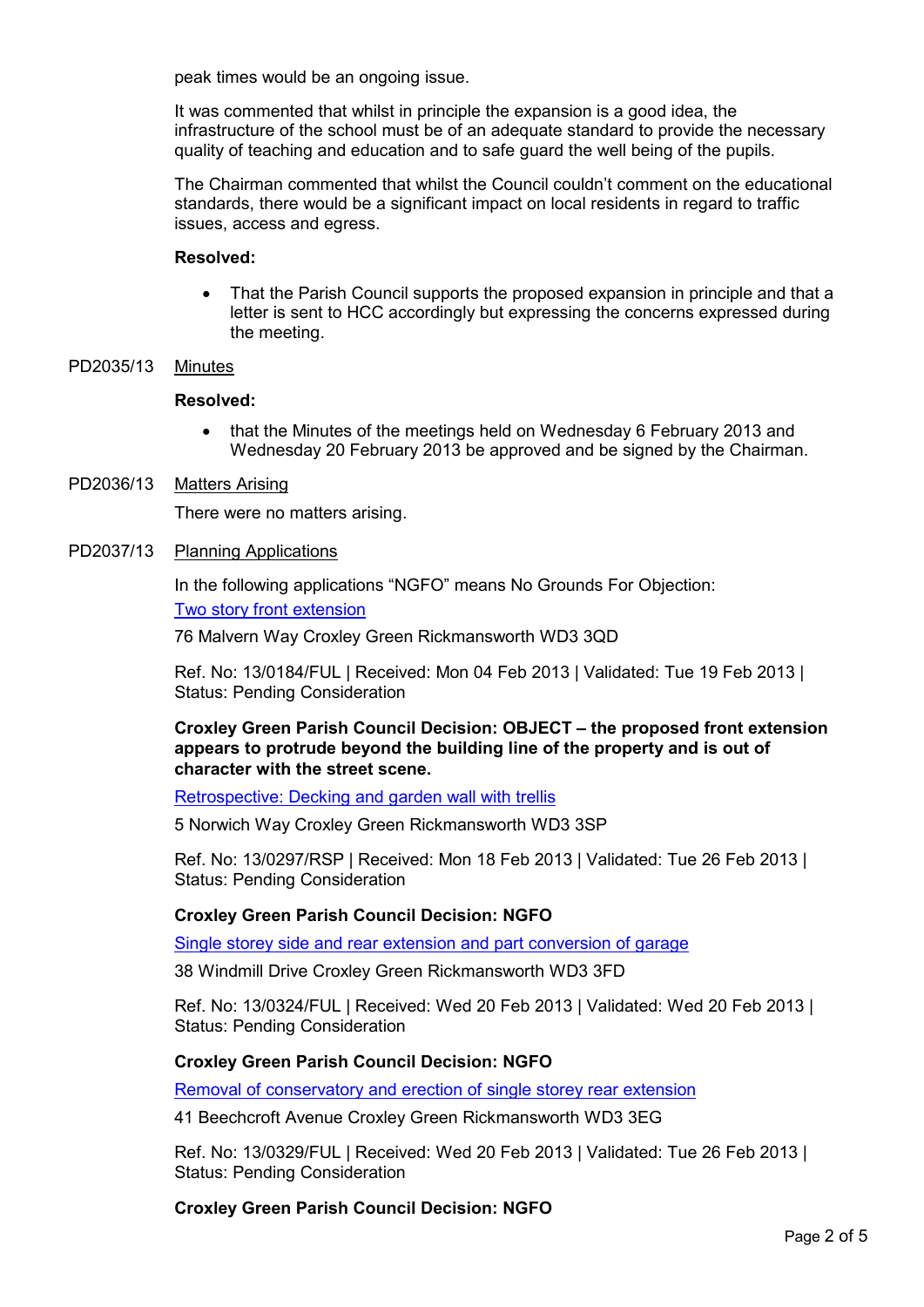# PD2038/13 Recent Decisions by Three Rivers District Council

## **APPROVED**

| <b>Reference No:</b>                   | 12/2322/RSP                                                                                                                                                            |
|----------------------------------------|------------------------------------------------------------------------------------------------------------------------------------------------------------------------|
| <b>Address:</b>                        | The Grove Little Green Lane Croxley Green                                                                                                                              |
| <b>Application:</b>                    | Retrospective: Construction of an area of additional hardstanding<br>for delivery vehicles and visitors (approx $2.5m \times 4m$ ) with materials<br>to match existing |
| <b>CGPC Decision:</b>                  | <b>NGFO</b>                                                                                                                                                            |
| <b>TRDC Decision:</b>                  | Approved                                                                                                                                                               |
| <b>Application No:</b>                 | 12/2391/FUL                                                                                                                                                            |
| <b>Address:</b><br><b>Application:</b> | 44 Watford Road Croxley Green Rickmansworth<br>Demolish existing conservatory and construct a single storey<br>extension to rear                                       |
| <b>CGPC Decision:</b>                  | <b>NGFO</b>                                                                                                                                                            |
| <b>TRDC Decision:</b>                  | Approved                                                                                                                                                               |
| <b>Application No:</b>                 | 13/0010/FUL                                                                                                                                                            |
| <b>Address:</b>                        | 40 Manor Way Croxley Green Rickmansworth                                                                                                                               |
| <b>Application:</b>                    | Single storey side extension                                                                                                                                           |
| <b>CGPC Decision:</b>                  | <b>NGFO</b>                                                                                                                                                            |
| <b>TRDC Decision:</b>                  | Approved                                                                                                                                                               |
| <b>Application No:</b>                 | 13/0019/FUL                                                                                                                                                            |
| <b>Address:</b>                        | 90 Winton Drive Croxley Green Rickmansworth                                                                                                                            |
| <b>Application:</b>                    | Single storey rear extension                                                                                                                                           |
| <b>CGPC Decision:</b>                  | <b>NGFO</b>                                                                                                                                                            |
| <b>TRDC Decision:</b>                  | Approved                                                                                                                                                               |
| <b>Application No:</b>                 | 13/0021/FUL                                                                                                                                                            |
| <b>Address:</b>                        | 112 Links Way Croxley Green Rickmansworth                                                                                                                              |
| <b>Application:</b>                    | Single storey rear extension and demolition of detached store                                                                                                          |
| <b>CGPC Decision:</b>                  | <b>NGFO</b>                                                                                                                                                            |
| <b>TRDC Decision:</b>                  | Approved                                                                                                                                                               |
| <b>Application No:</b>                 | 13/0036/FUL                                                                                                                                                            |
| <b>Address:</b>                        | 179 New Road Croxley Green Rickmansworth                                                                                                                               |
| <b>Application:</b>                    | First floor rear extension                                                                                                                                             |
| <b>CGPC Decision:</b>                  | <b>NGFO</b>                                                                                                                                                            |
| <b>TRDC Decision:</b>                  | Approved                                                                                                                                                               |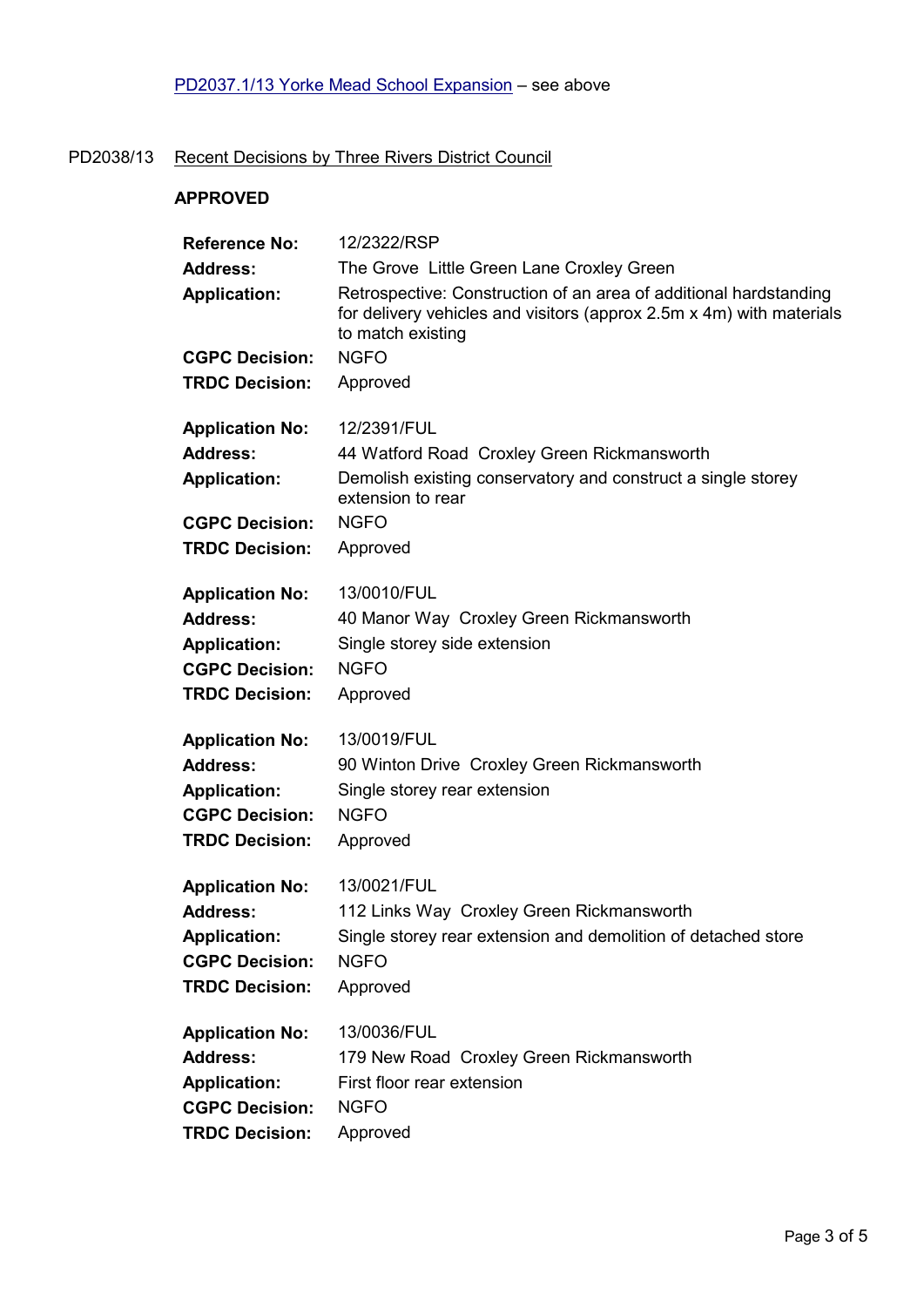| <b>Application No:</b><br><b>Address:</b><br><b>Application:</b><br><b>CGPC Decision:</b><br><b>TRDC Decision:</b> | 13/0141/FUL<br>13 Rochester Way Croxley Green Rickmansworth<br>Construction of new infill to existing ground floor undercroft and<br>conversion to use as habitable accommodation; insertion of new<br>rooflight<br><b>NGFO</b><br>Approved                                                                                                                                                                                                                                                                                                                                                                                                                                                                                                                                                                                                                                                                                                                                                                                                                                                                                                                                                                                                                                                                                                                                                                                                               |
|--------------------------------------------------------------------------------------------------------------------|-----------------------------------------------------------------------------------------------------------------------------------------------------------------------------------------------------------------------------------------------------------------------------------------------------------------------------------------------------------------------------------------------------------------------------------------------------------------------------------------------------------------------------------------------------------------------------------------------------------------------------------------------------------------------------------------------------------------------------------------------------------------------------------------------------------------------------------------------------------------------------------------------------------------------------------------------------------------------------------------------------------------------------------------------------------------------------------------------------------------------------------------------------------------------------------------------------------------------------------------------------------------------------------------------------------------------------------------------------------------------------------------------------------------------------------------------------------|
| <b>REFUSED</b>                                                                                                     |                                                                                                                                                                                                                                                                                                                                                                                                                                                                                                                                                                                                                                                                                                                                                                                                                                                                                                                                                                                                                                                                                                                                                                                                                                                                                                                                                                                                                                                           |
| <b>Reference No:</b><br><b>Address:</b><br><b>Application:</b><br><b>CGPC Decision:</b><br><b>TRDC Decision:</b>   | 12/2347/FUL<br>29 Durrants Drive Croxley Green Rickmansworth<br>Two storey side extension, rear roof dormers, front rooflights, and<br>detached triple garage in rear garden with new vehicle access to<br>Hastings Way<br>Object: the proposed development by virtue of its excessive size<br>and bulk would be overbearing and out of character to the street<br>scene. The proposed garage by virtue of its bulk and siting<br>wouldbe out of keeping with the street scene<br>The Reasons for Refusal are as below<br>1<br>The proposed triple garage by reason of its close<br>proximity to Hastings Way would lead to conflict and<br>interference with the free flow of traffic on the adjacent<br>highway and would be detrimental to highway safety. The<br>development would therefore be contrary to Policy CP10<br>of the Core Strategy (adopted October 2011), Saved<br>Policy T7 of the Three Rivers Local Plan 1996-2011 and<br>Policy DM1 of the Development Management Policies<br>LDD (Proposed Submission Version).<br>2<br>The proposed two storey side extension by reason of its<br>width, scale, design, elevated corner plot location and<br>proximity to Hastings Way would create an over-<br>dominating, excessively prominent and bulky form of<br>development which fails to have regard to the visual<br>amenity of the immediate street scene. The proposal is<br>further exacerbated by the addition of three rear dormer |
|                                                                                                                    | windows which taken cumulatively with the proposed<br>two storey side extension would result in a visually<br>dominatingform of development when viewed from<br>Hastings Way. The development would therefore be<br>contrary to Policies CP1 and CP12 of the Core Strategy<br>(adopted October 2011), Saved Policy GEN3 and<br>Appendix 2 of the Three Rivers Local Plan 1996-2011<br>and Policy DM1 and Appendix 2 of the Development<br>Management Policies LDD (Proposed Submission<br>Version).                                                                                                                                                                                                                                                                                                                                                                                                                                                                                                                                                                                                                                                                                                                                                                                                                                                                                                                                                       |

## INFORMATIVES :-

1 In line with the requirements of the National Planning Policy Framework and in accordance with the Town and CountryPlanning (Development Management Procedure) (England) (Amendment No.2) Order 2012 the Local